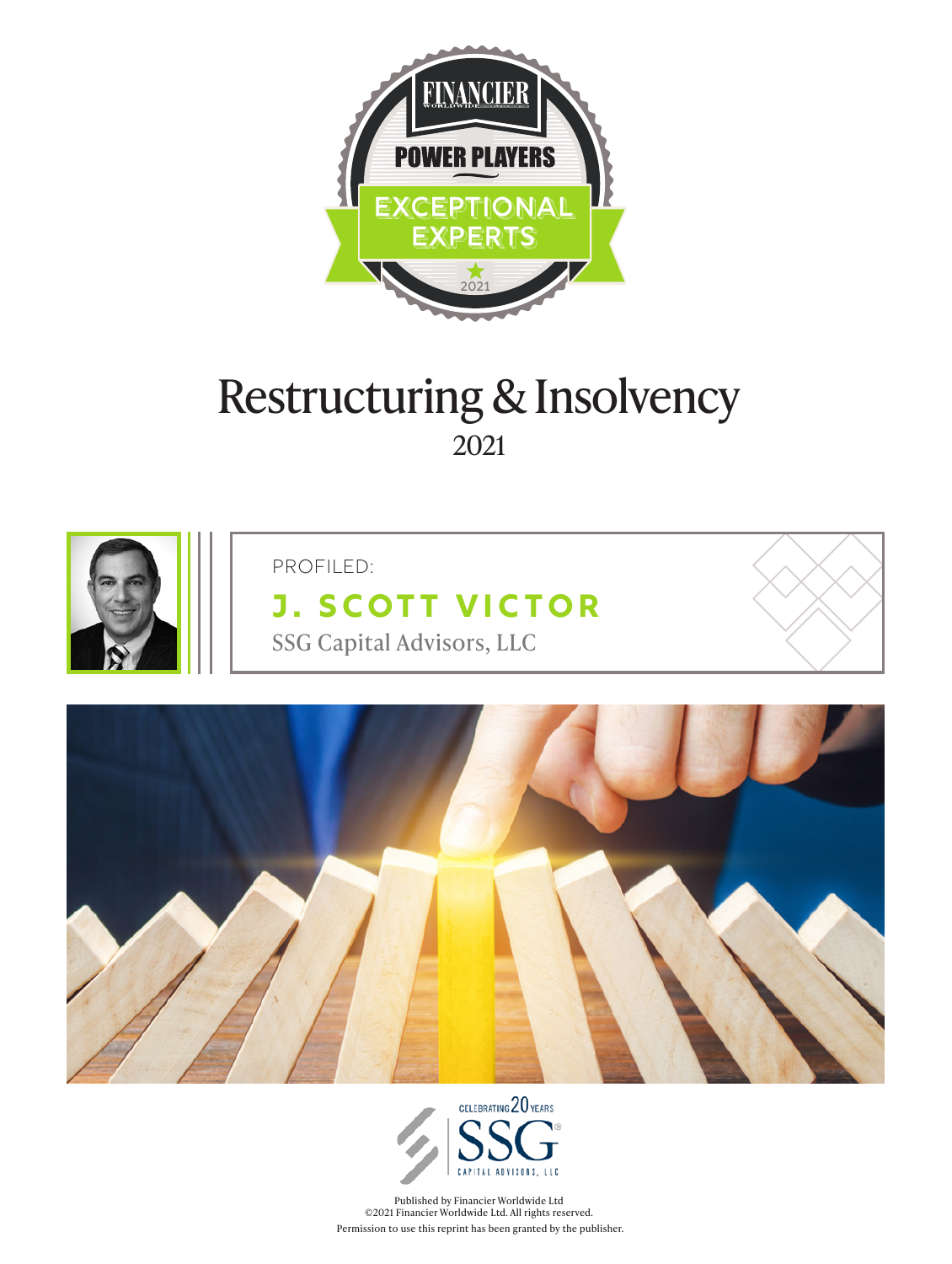

## Restructuring & Insolvency



### **[J. Scott Victor](https://www.ssgca.com/our_people/j-scott-victor/)**

Founding Partner and Managing Director **SSG Capital Advisors, LLC** Philadelphia, PA, US T: +1 (610) 940 5802 E: jsvictor@ssgca.com



## PERSONAL BIOGRAPHY

**J. Scott Victor** is an internationally recognised leader in the restructuring industry with more than 37 years' experience and has completed over 300 sale, refinancing and restructuring transactions in North America and Europe. He is an expert in the restructuring, refinancing and sale of middle-market companies and has testified as an expert witness in bankruptcy courts throughout the US. He was inducted into the TMA Turnaround, Restructuring and Distressed Investing Hall of Fame (2018), The M&A Advisor Hall of Fame (2015), and received the New York Institute of Credit Leadership Award (2017) and The Philadelphia Inquirer Influencer on Finance Award (2019).

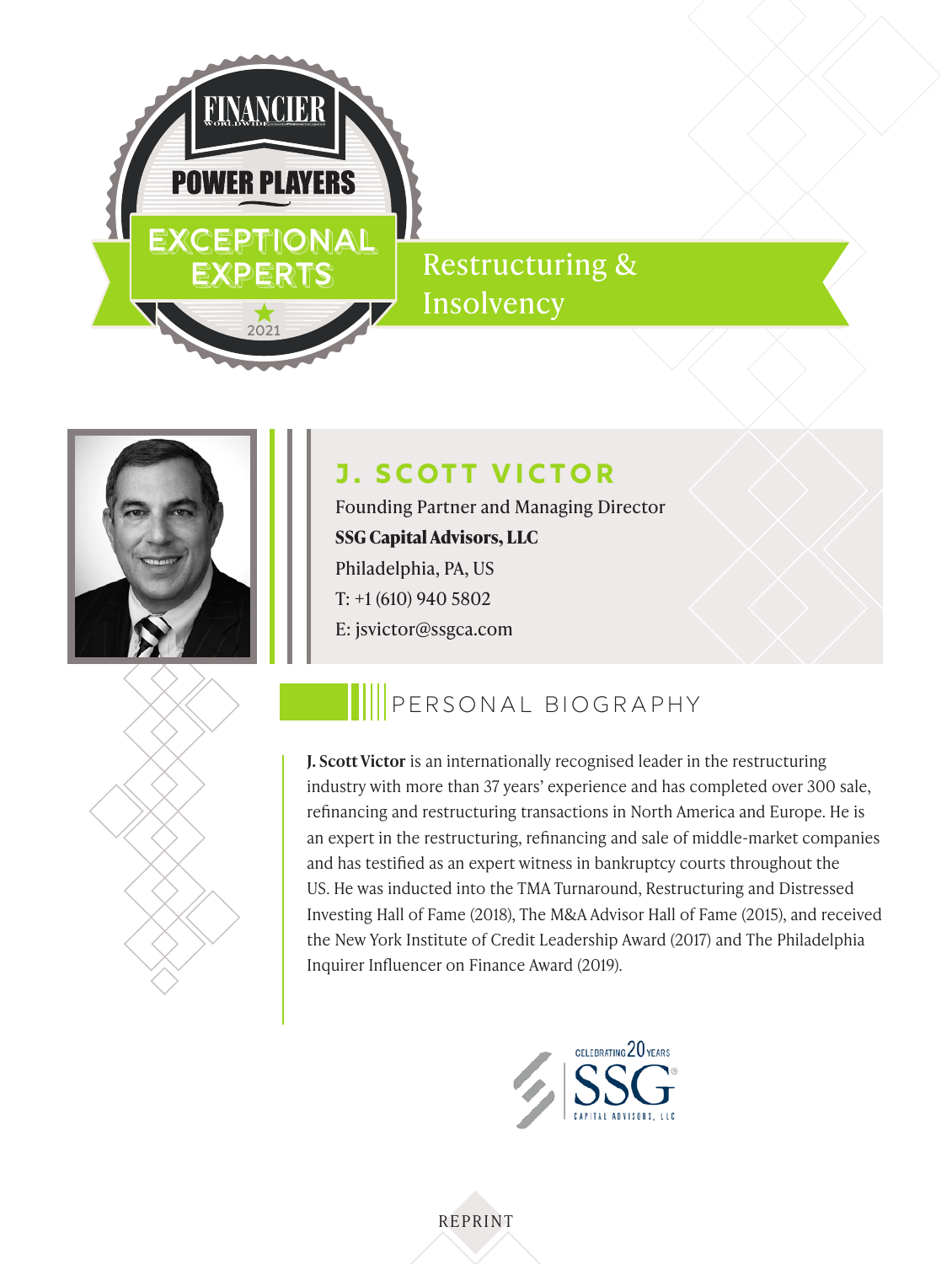

**J. Scott Victor** SSG Capital Advisors, LLC

### Q&A WITH J. Scott Victor

#### **What do you consider to be your major career achievements?**

◆ I began my career in 1983 as a 25-year-old bankruptcy and restructuring attorney for a boutique law firm in Philadelphia representing debtors, trustees, creditors' committees and landlords. After 17 great years practicing law, I transitioned into special situations investment banking in 2000 and co-founded SSG Capital Advisors a year later. Over 37 years, I have worked with several hundred financially challenged companies and closed more than 300 sale, refinancing and restructuring transactions in North America and Europe. I became a fellow of the American College of Bankruptcy in 2004, served as president and chairman of TMA Global in 2015 and 2016 and served on the ABI's board of directors for six years. Throughout this time, founding and helping SSG to succeed over the past 20 years has been my major career achievement. Having a niche boutique investment banking firm for such a long time is truly quite remarkable.

#### **Looking back, have you fulfilled the ambitions and aspirations you set for yourself early in your career?**

A career, like life, is so unpredictable. In law school and throughout my early years as a bankruptcy and restructuring attorney, my career goal was to be a bankruptcy judge or a federal district court judge. After starting SSG in 2001, the economic reality of compensation in the private sector versus a judge's salary hit me. So, the long-held goal of a judgeship was shelved in favour of establishing SSG as a leading niche boutique investment bank. After 20 years, I have fulfilled that ambition. It was critical throughout my career to understand the business issues of distressed companies and to be fluent in both bankruptcy and debtor/creditor law. This differentiator helped me to win countless assignments and close hundreds of

REPRINT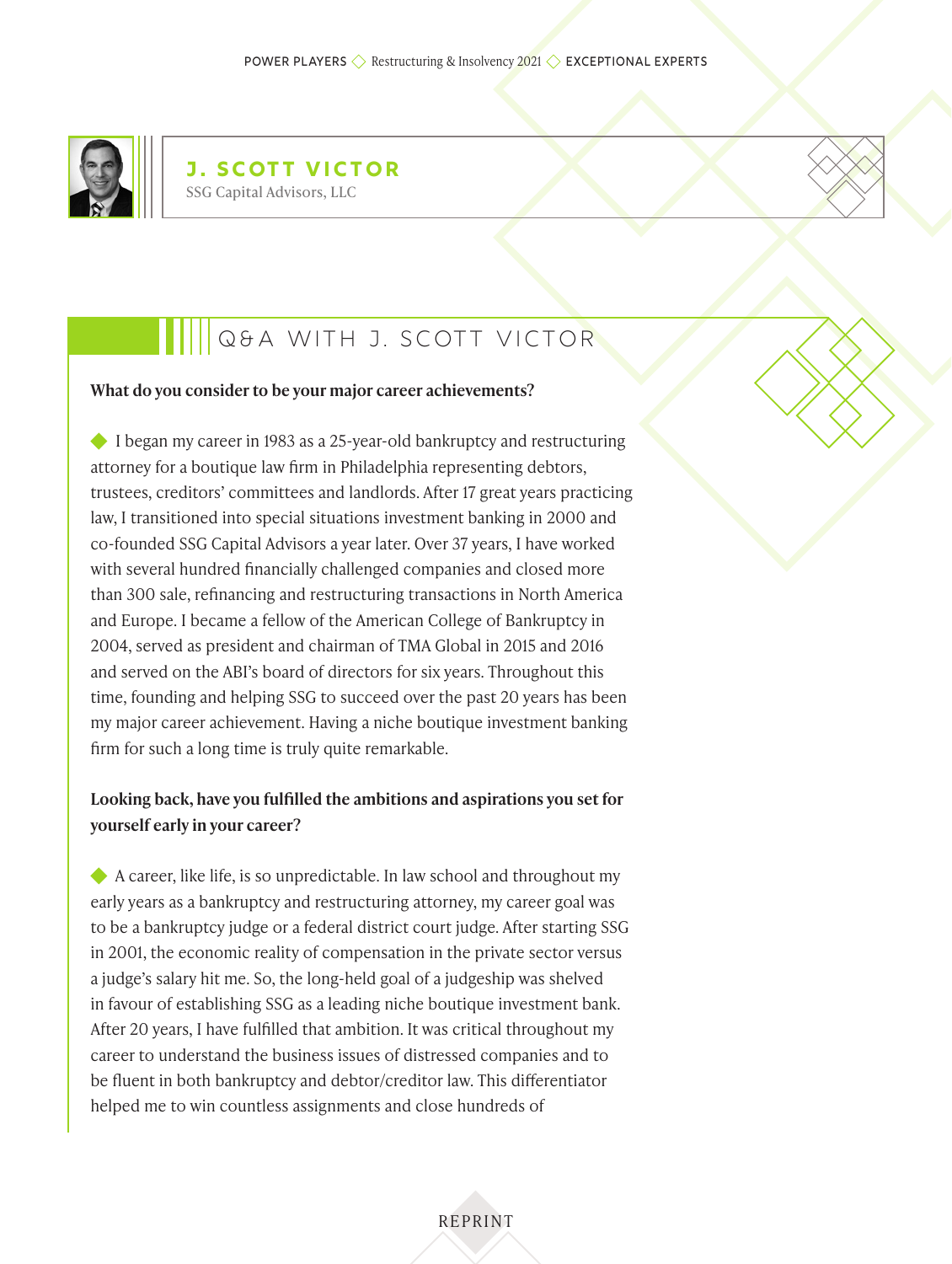

**J. Scott Victor** SSG Capital Advisors, LLC

transactions over the years. It is critical to always work hard, be ethical and professional, and be recognised as being among the best at what you do.

#### **What strengths and characteristics do you, your team and your firm strive to demonstrate to clients?**

SSG's motto is "We have the experience, creativity and tenacity to get tough deals done." After 20 years, that motto stands strong in our culture. All SSG's assignments are special situations and that means nothing is ever easy. We are engaged to either refinance, restructure or sell middle-market companies facing challenges. Some are good company/bad balance sheet situations, but most are cash burning fire drill exercises to find a solution. Our professionals are relentless in pursuit of our clients' goal to maximise value for all stakeholders. We provide senior level attention to every assignment. With two managing directors as part of a four-to-five-person deal team from start to finish, every transaction is overseen by our most experienced professionals. With well over 350 transactions closed, SSG is the definition of special situation investment banking.



**"Our professionals are relentless in pursuit of our clients' goal to maximise value for all stakeholders. We provide senior level attention to every assignment."**